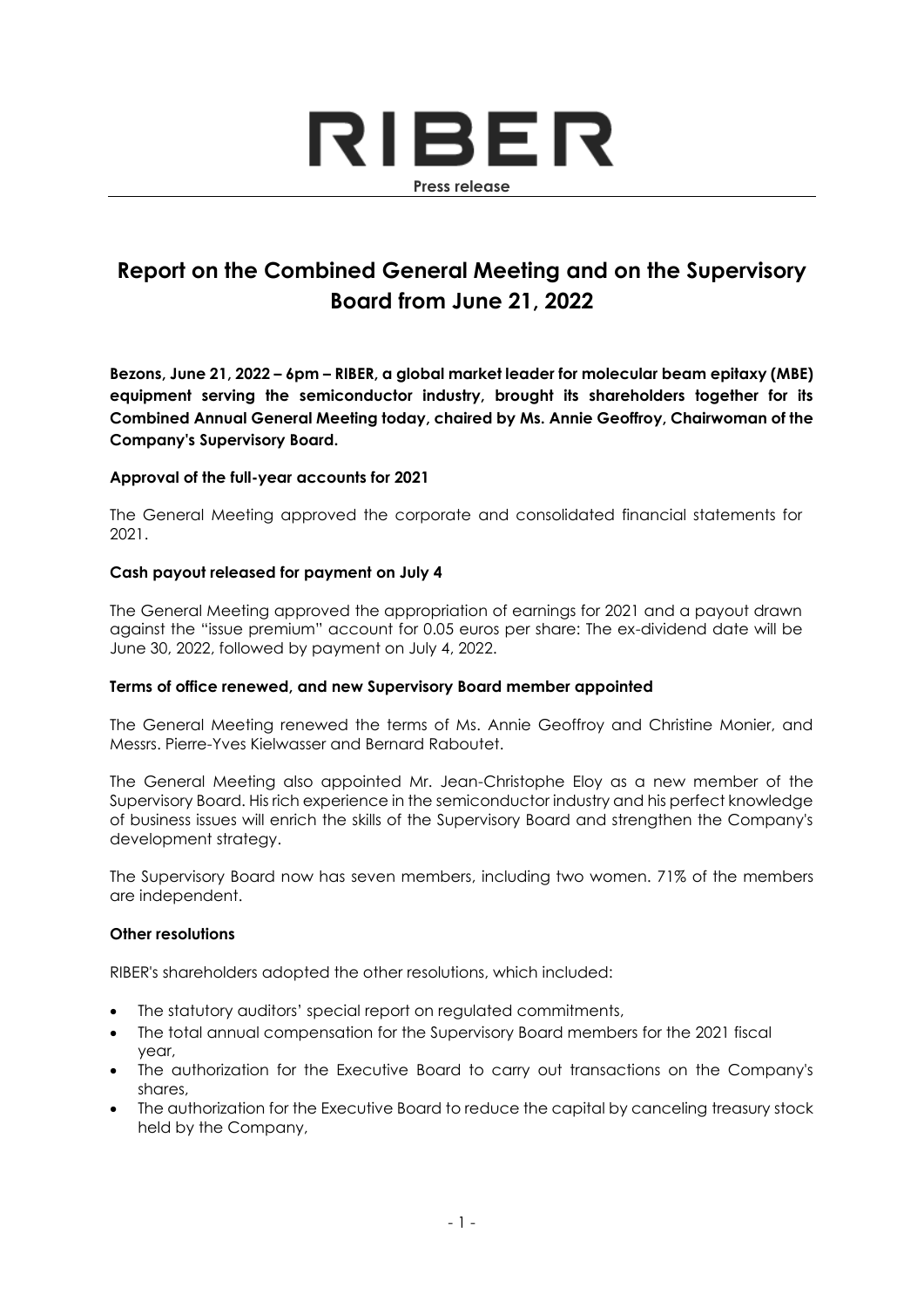# **Supervisory Board's decisions**

Following the General Meeting, the Supervisory Board met, renewed Ms. Annie Geoffroy's term of office as Chairman of the Company's Supervisory Board and confirmed Mr. Nicolas Grandjean's term of office as Vice-Chairman.

The Supervisory Board defined the composition of its committees. From now on:

- The Audit Committee comprises Ms. Annie Geoffroy, Mr. Nicolas Grandjean, Mr. Pierre-Yves Kielwasser and Mr. Didier Cornardeau, its Chairman.
- The Appointments and Compensation Committee comprises Mr. Bernard Raboutet, Mr. Jean-Christophe Eloy and Ms. Christine Monier, its Chairwoman.
- The CSR Committee comprises Mr. Bernard Raboutet, Mr. Jean-Christophe Eloy and Ms. Christine Monier, its Chairwoman.

The Supervisory Board took note of the expiration of the terms of office of the members of the Executive Board and thanked them, including Its Chairman Mr. Philippe Ley, for their commitments over the past few years, as well as for the results achieved in the company's development.

### **Renewal of the Executive Board**

In accordance with the Company's statutory provisions, the Supervisory Board appointed a new Company's Executive Board made up of two members, in the person of Mr. Michel Picault and Mr. Emmanuel Routier, for a term of five years from this date.

Mr. Michel Picault was also appointed Chairman of the Executive Board for a term of one year. His deep knowledge of the company, its strategy, its clients and partners is a source of opportunities to prepare for 2023 and initiate a new phase of development for the Company. At the same time, the Supervisory Board has initiated a selection process for new candidates, in order to strengthen and diversify the staff of the Executive Board.

### **Biography of the new Supervisory Board member**



**Jean-Christophe Eloy**, 56 years old, started his career at CEA-Leti and then created the semiconductor business at Ernst & Young. He is today President and CEO of Yole Group, the market research & strategy consulting company created in 1998. Yole Group has since grown to become a group of companies offering specific support to semiconductor companies.

Jean-Christophe Eloy is an emlyon business school graduate and is an engineer from INPG (Institut National Polytechnique de Grenoble).

#### **Biography of the new Executive Board member**



**Michel Picault**, 68 years old, after having been a researcher in a state agency, then a development engineer in a Telecom company, joined RIBER in 1983. Until 1997, he held various positions (technical, marketing/sales, production...) in the US and France. In 1997, he took over RIBER with a group of investors, and became Chairman of the Executive Board, a position he held until 2008, then from 2016 to

2019, while being an Executive Board member until 2020. Since 2014, he runs a consulting company for SMEs, and is involved in the financing of start-ups that he supports. Michel Picault is a graduate of INSA Lyon - National Institute of Applied Sciences of Lyon.

*The Company would like to thank the shareholders who took part in this General Meeting. The quorum conditions and detailed voting results will be available soon on the French version of the Company's website ([www.riber.com\)](http://www.riber.com/)*